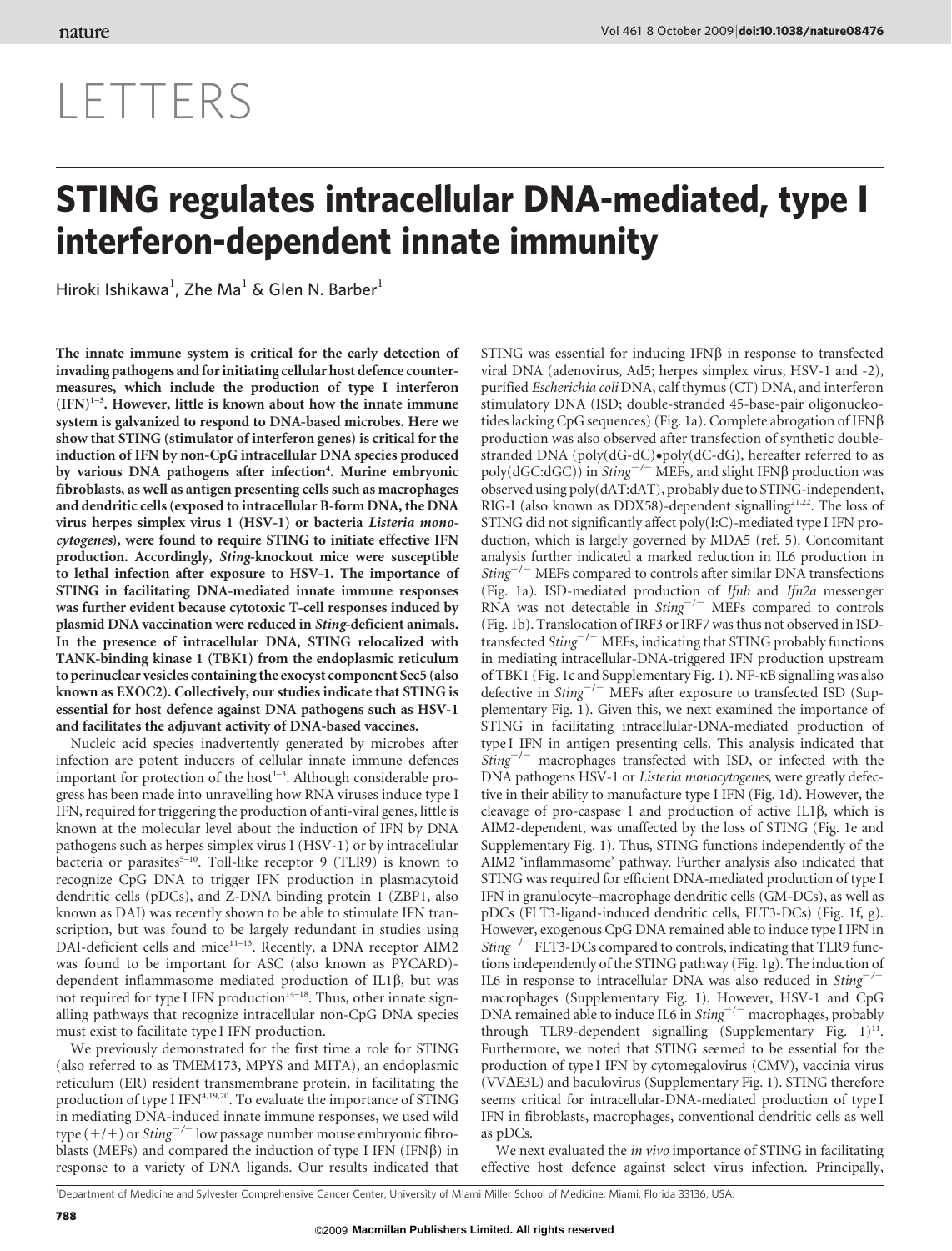

Figure 1 | STING is essential for intracellular DNA-mediated type I IFN **production.** a, MEFs were transfected with 1  $\mu$ g ml<sup>-1</sup> of DNA ligands (with Lipofectamine 2000) for 16 h, and IFN $\beta$  or IL6 were measured. **b**, MEFs were transfected with ISD for 4 h and Ifnb or Ifna2 mRNA levels were measured. c, MEFs treated as in b were stained with an antibody for IRF3 translocation. Original magnification,  $\times$ 40. d, Bone-marrow-derived macrophages were transfected with poly(dAT:dAT), poly(I:C) or ISD, or infected with HSV-1 (multiplicity of infection (m.o.i.) 10) or Listeria (m.o.i. 10) for 16 h, and

 $Sting^{-/-}$  or control mice were infected intravenously (i.v.) with HSV-1 and survival was monitored. The Sting-knockout mice died within 7 days of HSV-1 infection (Fig. 2a), whereas 80% of similarly infected wild-type mice survived. Significant amounts of HSV-1 were detected in the brain of infected  $String^{-/-}$  mice, but not in controls at 5 days after infection (Fig. 2b). Analysis of serum from the  $Sting^{-/-}$ infected animals indicated a profound defect in the production of type I IFN at 6 h after infection, compared to infected control animals (Fig. 2c, d and Supplementary Fig. 2). RANTES and IL6 levels were similarly markedly reduced in  $Sting^{-/-}$  mice at the same time point (Fig. 2e, f). Moreover,  $String^{-/-}$  mice were found to be more sensitive to HSV-1 after intravaginal administration of HSV-1 (Supplementary Fig. 2). This data indicates that STING is necessary, in vivo, for the effective production of type I IFN and is essential for efficient protection against HSV-1 infection.

Because we had previously seen, in vitro, a defect in the ability of the negative-stranded virus vesicular stomatitis virus (VSV) to induce type I IFN in the absence of STING, we next examined the in vivo importance of STING in protecting against VSV-related disease<sup>4</sup>. We observed that  $String^{-/-}$  animals infected with VSV was also significantly sensitive to lethal infection compared to controls (Fig. 2g). Defects in type I IFN production were seen in Sting-knockout mice at early time points (6 h), although less so at 24 h (Fig. 2h, i and Supplementary Fig. 2). Thus, STING is necessary for efficient, early induction of type I IFN production and is required for protection against infection with the negative-stranded virus VSV, possibly by regulating the RIG-I and IPS-1 (also known as MAVS, VISA and CARDIF) pathway<sup>4,6-10</sup>.

We did not observe a significant requirement for STING in facilitating poly(I:C) or EMCV (encephalomyocarditis virus, a positivestranded flavivirus)-mediated IFN transcription, indicating that



IFN $\beta$  was measured. e, Macrophages were infected with HSV-1 for 16 h and IL1 $\beta$  was measured. f, GM-colony stimulating factor (CSF)-induced dendritic cells (GM-DCs) were treated as in  $d$ , and IFN $\beta$  or IFN $\alpha$  was measured after 16 h. g, FLT3-stimulated dendritic cells were treated as in f (exogenous CpG oligodeoxynucleotides (ODN)  $(1 \,\mu\mathrm{g\,ml}^{-1})$  were also used).  $*P < 0.05$ , Student's t-test. Error bars indicate s.d. ND, not determined.

STING may not influence MDA5 function (Fig. 1a and Supplementary Fig.  $2)^4$ . However, it is known that some flaviviruses such as hepatitis C virus (HCV) can activate the RIG-I pathway, signalling which seems to be influenced by STING<sup>4,23</sup>. In this regard, databank analysis indicated that the flaviviruses yellow fever virus (YFV) and Dengue virus encode a product NS4B that exhibits strong homology with the amino terminus of STING (amino acids 125–222) (Supplementary Fig. 3). This region was found to be critical for STING function (Supplementary Fig. 3). Various flaviviral NS4B products have been shown to localize to the ER of the cell and to suppress the induction of type I IFN, although the mechanisms remain unclear<sup>24</sup>. Our analysis here indicates that that NS4B was able to inhibit STING activity, probably by direct association (Fig. 2j–l and Supplementary Fig. 3). Thus, STING may be targeted by certain viruses for suppression.

TBK1 has been shown to have an important role in mediating the adjuvant activity of DNA vaccines in  $vivo<sup>12</sup>$ . TBK1 activation in response to plasmid DNA was found to occur in the absence of the DNA sensors TLR9 or DAI, indicating that other pathways exist to facilitate DNA-mediated immunization<sup>12,25</sup>. To evaluate whether STING was involved in this signalling pathway,  $String^{-/-}$  or control mice were immunized with plasmid DNA encoding the ovalbumin gene. Although we noted normal B- and T-cell subsets in unstimulated Sting<sup>-/-</sup> animals, after immunization Sting<sup>-/-</sup> mice showed significantly less serum ovalbumin (OVA)-specific IgG compared to controls (Fig. 3a and Supplementary Fig. 4). Furthermore, spleen  $CD8^+$ T-cell frequency and IFN $\gamma$  secretion was markedly reduced in  $Sting^{-/-}$  mice after immunization, compared to wild-type mice (Fig. 3b, c). Because immunoglobulin responses to OVA peptide were normal, these data emphasize that the STING-governed DNA sensor pathway is essential for efficient DNA-vaccine-induced T-cell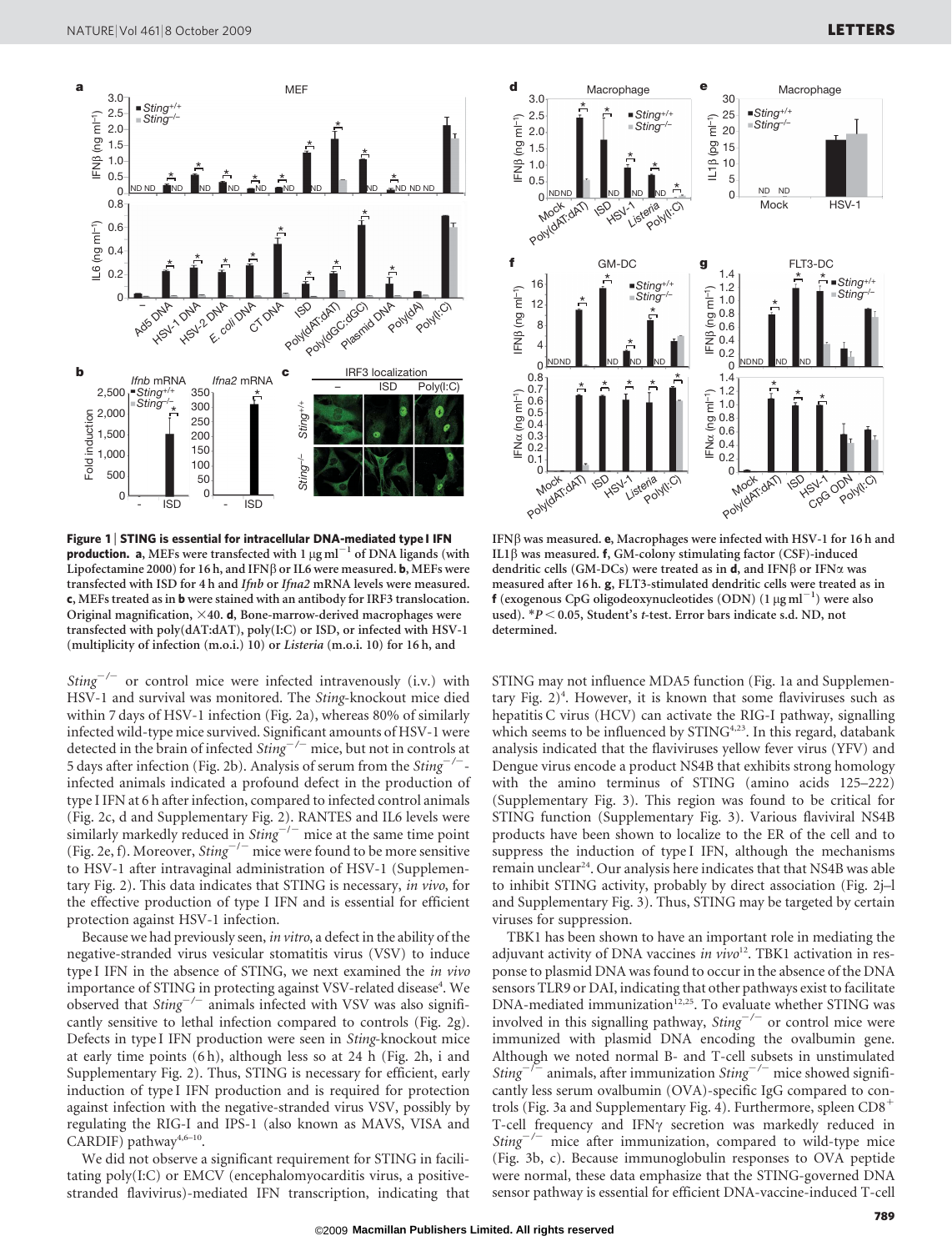

Figure 2 | STING is required for effective in vivo host defence. a, Stingdeficient animals (Sting<sup>-/-</sup>) or littermate controls (Sting<sup>+/+</sup>) (n = 7; approximately 8-weeks-of-age) were infected with HSV-1 ( $1 \times 10^7$  i.v.) and survival was monitored. **b**, Sting<sup>-/-</sup> or control mice were infected with HSV-1 as in a and brains were retrieved after 5 days for HSV-1 plaque assays. p.f.u., plaque-forming units. c, d, Serum from animals ( $n = 3$ ) infected with HSV-1 ( $1 \times 10^7$  i.v.) was analysed for IFN $\beta$  (c) or IFN $\alpha$  (d) production after 6 h. e, f, Serum from animals infected as in c was analysed for RANTES (e) and IL6 (f) production. g,  $String^{-/-}$  or control mice (n = 6) were infected with VSV (5  $\times$  10<sup>7</sup> i.v.) and survival was monitored. **h**, **i**, Mice (*n* = 3) were treated as in  $g$  and IFN $\beta$  (h) or IFN $\alpha$  (i) was measured after 6 h. j, Increasing amounts of YFV NS4B were co-transfected into 293T cells with human STING or the amino terminus of RIG-I ( $\triangle$ RIG-I, residues 1–284) and transfected IFN $\beta$  promoter-driven luciferase (IFN $\beta$ -Luc) was measured after 36 h. k, Immortalized MEFs were transfected with YFV NS4B for 24 h, infected with VSV $\Delta M^4$  (m.o.i. 1) for 16 h, and IFN $\beta$  was measured. l, 293 cells were transfected with NS4B–HA for 36 h and after immunoprecipitation (IP) with anti-haemagglutinin antibody, were analysed by western blot (WB) using anti-STING serum.  $*P < 0.05$ , Student's t-test. Error bars indicate s.d.

responses to antigen (Fig. 3 and Supplementary Fig. 4). Similar studies also indicated that STING had a key role in facilitating T-cell responses to the DNA virus vaccinia expressing ovalbumin (VV-OVA). Our data emphasizes the importance of STING in innate immune signalling processes required for DNA adjuvant activity (Fig. 3d).

We previously demonstrated that STING is an ER resident protein and member of the TRAP (translocon associated protein) complex that can associate with RIG-I and the mitochondrial innate immune signalling adaptor IPS-1 (refs 4, 26). Physical association of mitochondria



Figure 3 <sup>|</sup> STING is required for effective DNA-mediated adaptive immune **responses.** a, Sting<sup>-/-</sup> or control (Sting<sup>+/+</sup>) mice (n = 5; approximately 8-weeks-of-age) were immunized twice (100 µg i.m.) by electroporation with a DNA vaccine encoding ovalbumin. Serum was measured for anti-OVA IgG. **b**, **c**, Mice were treated as in **a** and spleen CD8<sup>+</sup> IFN $\gamma$ <sup>+</sup> cells were measured by fluorescence-activated cell sorting (FACS; b), and anti-OVAspecific IFN $\gamma$  production was measured by ELISA after stimulation of splenocytes using SIINFEKL peptide (c). d, Sting<sup>-/-</sup> mice or controls (n = 4; approximately 8-weeks-of-age) were infected with vaccinia expressing ovalbumin (VV-OVA;  $5 \times 10^6$  i.v.) and spleen anti-OVA-specific IFN $\gamma$ production was measured by ELISA.  $*P < 0.05$ , Student's t-test. Error bars indicate s.d. All experiments were repeated twice.

and the ER, referred to as mitochondria-associated ER membrane (MAM), is important for transmission of  $Ca^{2+}$  to the mitochondria and for oxidative metabolism<sup>27</sup>. We thus examined whether STING could associate with MAMs. First, we reconstituted haemagglutinin (HA)-tagged STING into  $\text{String}^{-/-}$  MEFs to follow endogenous STING localization using a haemagglutinin antibody. This analysis confirmed that STING is predominantly associated with the ER as determined by calreticulin marker co-staining (Fig. 4a). Mitotracker co-staining also indicated that STING may co-localize with mitochondria associated with the ER (Fig. 1b). The association of endogenous STING with the ER was also confirmed using anti-STING serum (Supplementary Fig. 5). Fractionation analysis subsequently demonstrated that STING is associated with microsomes, a complex of continuous membranes that comprise the ER, Golgi and transport vesicles (Fig. 4c). Endogenous STING was found to fractionate with MAMs and mitochondria fractions under non-stimulated conditions inMEFs (Fig. 4c). Calreticulin, known to be a chaperone involved in regulating the association of the ER and mitochondria, was observed to fractionate similarly<sup>27</sup>. This data may indicate that STING could associate with IPS-1 by MAM interaction<sup>4</sup>. Interestingly, after HSV-1 infection, STING was shown to become predominantly associated only with microsome fractions (Fig. 4c). To clarify these observations, we infected STING–HA MEFs with HSV-1, or transfected these cells with stimulatory ISD or negative-control single-stranded DNA (ssDNA). These results indicated that in response to HSV-1 infection or ISD transfection, STING translocated from the ER and predominantly congregated to perinuclear, non-ER microsome compartments in the cell (Fig. 4d and Supplementary Figs 5 and 6). Brefeldin A, but not chloroquine, blocked STING trafficking, indicating that STING locates from the ER via the Golgi to vesicles in the perinuclear region (Supplementary Fig. 5). This trafficking, in response to intracellular DNA, was similarly observed for TBK1, which we have previously shown to associate with  $STING<sup>4</sup>$  (Fig. 4e). Notably, in the absence of STING, TBK1 failed to relocate to perinuclear regions in response to ISD transfection (Supplementary Fig. 7).

We further observed that in the presence of DNA, STING mostly localized with the early endosome marker protein EEA1 and recycling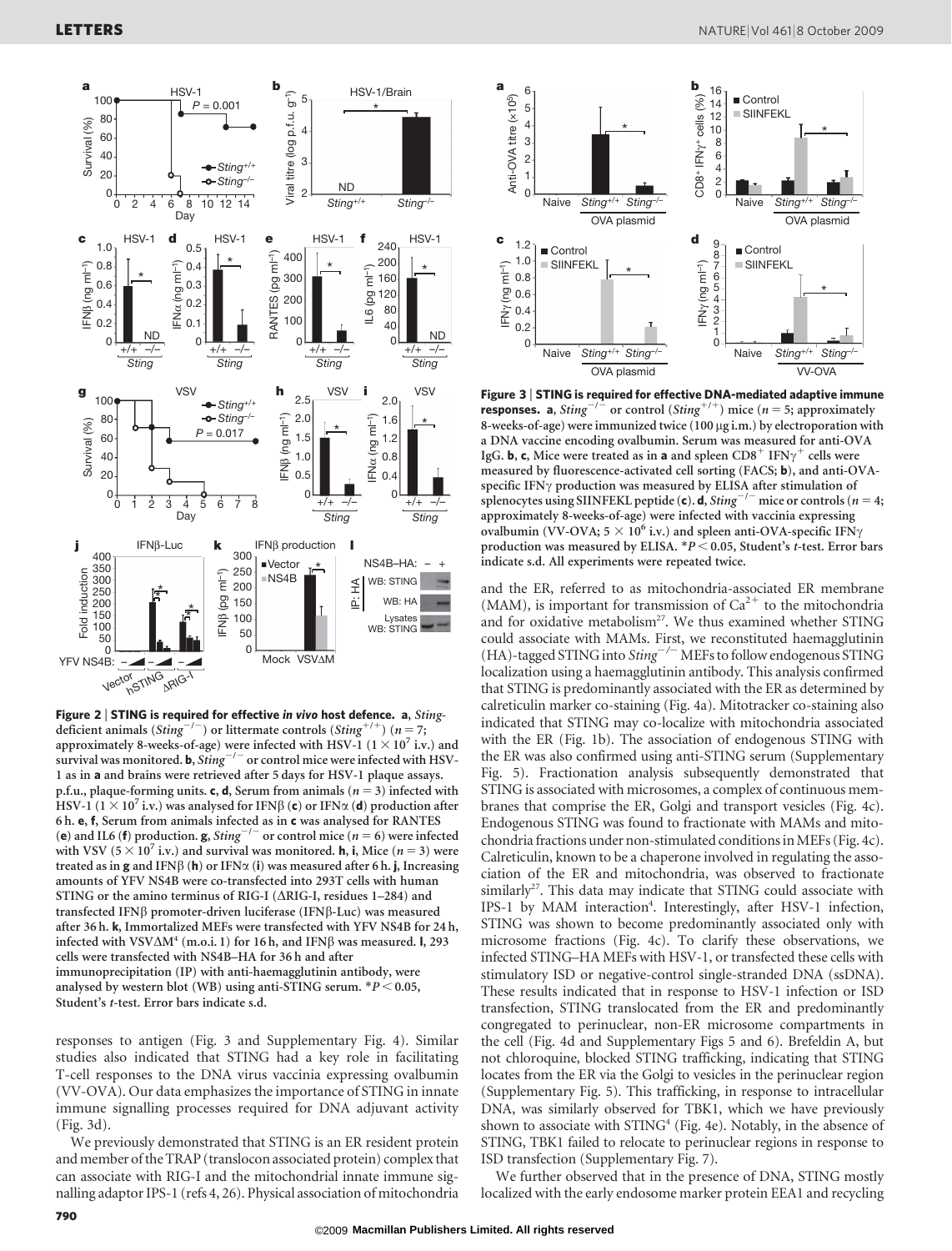



**Calreticulin** 

Figure 4 <sup>|</sup> STING translocates from the ER to Sec5-containing vesicles. **a**, Sting<sup> $-/-$ </sup> MEFs, stably reconstituted with haemagglutinin-tagged mouse STING (mSTING–HA) were stained using haemagglutinin (green) and a calreticulin (red) antibody. b, STING–HA MEFs were stained for STING–HA (green), calreticulin (blue) or Mitotracker (red) and threedimensional reconstruction images were taken. c, Immunoblot analysis of fractionation experiments of uninfected or HSV-1-infected (m.o.i. 10; 4 h) MEFs. Endogenous STING was detected using an anti-STING antibody. Calreticulin detects ER, Sigma1R detects MAM, and COXIV detects mitochondria. d, Haemagglutinin (green) or calreticulin (red) staining of mSTING–HA MEFs after treatment with transfected ISD  $(1 \mu g \, \text{ml}^{-1})$ ,

endosome marker transferrin receptor (TFR; Fig. 4f and Supplementary Fig. 6). TBK1 has also been demonstrated to associate with Sec5, a component of the excocyst 8 subunit complex that facilitates vesicular transport processes<sup>28</sup>. After intracellular DNA stimulation, STING was found to strongly colocalize with Sec5, which has also been demonstrated to associate in perinuclear endosome compartments (Fig. 4g)<sup>29</sup>. The RALB and Sec5 pathway has been previously shown to be required for efficient Sendai-virus-mediated type I IFN production<sup>28</sup>. However, our data here indicates that STING and TBK1 complexes may traffic to endosome compartments to associate with Sec5/exocyst components and facilitate the production of type I IFN in response to intracellular DNA. To evaluate whether Sec5 also modulates the production of IFN $\beta$  in response to ISD, we suppressed Sec5 production in normal MEFs using RNA interference (RNAi). This study indicated that in the absence of Sec5, ISD-mediated IFN production was significantly impaired (Fig. 4h, i). A similar effect was observed after knockdown of Trapb (also known as Ssr2) and Sec61b, components of the TRAP complex (Fig. 4h, i and Supplementary Fig. 8). Our data thus indicates that intracellular DNA may induce STING to complex with TBK1 and traffic to Sec5 containing endosome compartments—events that facilitate the production of type I IFN.

transfected ssDNA  $(1 \mu\text{g} \, \text{ml}^{-1})$  or HSV-1 infection as in c. e, mSTING–HA MEFs were transfected with or without ISD and cells were stained with haemagglutinin (green), calreticulin (blue) and a TBK1 (red) antibody. f, mSTING–HA MEFs were transfected as in e and stained with haemagglutinin (green) and a TFR (red) antibody. g, mSTING–HA MEFs were transfected as in e and stained with haemagglutinin (green) and a Sec5 antibody (red). h, i, MEFs were treated with RNAi to Trapb, Sting or Sec5 for 72 h and transfected with ISD. IFN $\beta$  mRNA and protein were measured at 4 and 16 h, respectively.  $*P < 0.05$ , Student's t-test. Error bars indicate s.d. Scale bars, 10 µm.

In conclusion, we demonstrate that STING is essential for the recognition of intracellular DNA and efficient production of type I IFN in all cell types examined. Loss of STING renders mice susceptible to lethal DNA virus infection (HSV-1). However STING also facilitates host defence responses to negative-stranded viruses such as VSV, plausibly through RIG-I and IPS-1–MAM translocon interactions. Although STING-independent, VSV-mediated type I IFNinduction pathways clearly exist, they do not seem to be sufficient on their own to protect mice against lethal VSV infection. We conclude that in response to intracellular DNA, STING and TBK1 complexes traffic to endosomal compartments to associate with exocyst components including Sec5, resulting in the induction of type I IFN.

### METHODS SUMMARY

Details of mice, cells, viruses, plasmids, antibodies and reagents are given in the Methods. ELISA kits were obtained from following sources: murine IFN $\beta$  and IFNa (PBL), murine IL6 (R&D systems or Quansys Biosciences), murine IL1b and IFNγ (R&D systems), active NF-κB p65 (Active Motif) murine RANTES (Quansys Biosciences).

DNA vaccine. Mice were immunized with a plasmid encoding OVA by intramuscular (i.m.) electroporation (100 µg per mouse). The booster immunization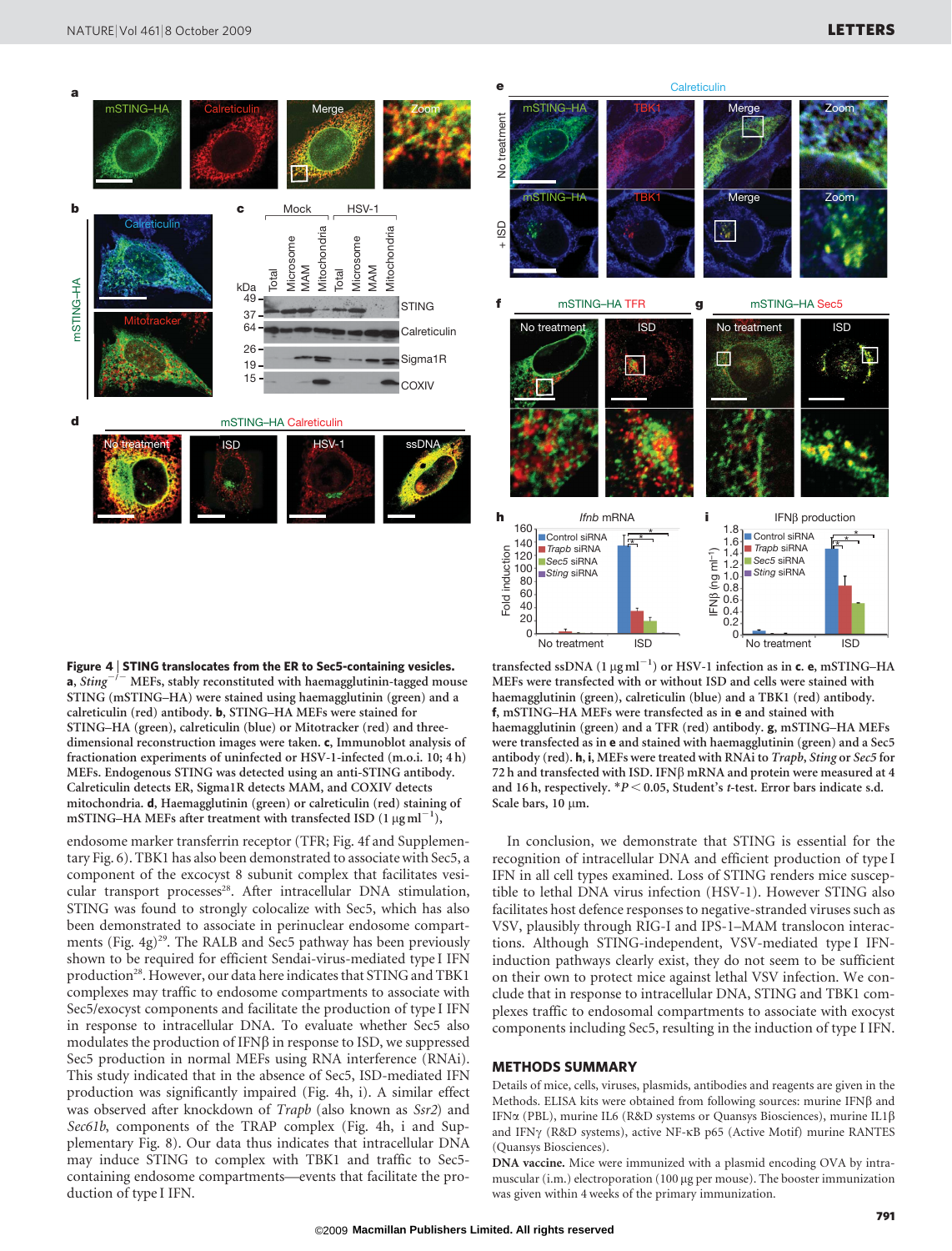Measurement of OVA-specific immune response. Spleen cells were extracted 2 weeks after the second immunization and stimulated with synthetic peptide for OVA (H-2Kb SIINFEKL, Proimmune) at 10  $\mu$ g ml<sup>-1</sup>. After 3 days, the cell culture supernatants were collected and analysed for the IFN $\gamma$  titre by ELISA (R&D systems). For intracellular IFN $\gamma$  staining, stimulated splenocytes were stained using FITC-labelled anti-CD8 antibody (BD). The serum anti-OVA antibody titre was measured by ELISA. Further details are given in the Methods.

Confocal microscopy. For localization of Sec5 and LAMP1, cells grown on coverslips were fixed in 80%/20% methanol/acetone at  $-20^{\circ}$ C for 5 min. For EEA1 staining, cells were fixed with 4% paraformaldehyde in PBS for 15 min at  $37^{\circ}$ C, and were permeabilized in 0.2% Triton X-100. For staining of other proteins, cells were fixed with 4% formaldehyde in DMEM for 15 min at 37 °C, and were permeabilized in 0.2% Triton X-100. For mitochondria staining, living cells were incubated with 300 nM of Mito Tracker Red (Invitrogen) for 45 min at 37 $°C$ .

RNA interference. Chemically synthesized 21-nucleotide short interfering RNA (siRNA) duplexes were obtained from Dharmacon, Inc. The sequences of each siRNA oligonucleotide used in this study are given in the Methods. MEFs were transfected using an Amaxa nucleofector apparatus (program A-023) and Amaxa MEF nucleofector kit 1 according to the manufacturer's instructions.

Full Methods and any associated references are available in the online version of the paper at<www.nature.com/nature>.

#### Received 2 August; accepted 3 September 2009. Published online 23 September 2009.

- 1. Palm, N. W. & Medzhitov, R. Pattern recognition receptors and control of adaptive immunity. Immunol. Rev. 227, 221–233 (2009).
- 2. Takeuchi, O. & Akira, S. Innate immunity to virus infection. Immunol. Rev. 227, 75–86 (2009).
- 3. Beutler, B. A. TLRs and innate immunity. Blood 113, 1399–1407 (2009).
- 4. Ishikawa, H. & Barber, G. N. STING is an endoplasmic reticulum adaptor that facilitates innate immune signalling. Nature 455, 674–678 (2008).
- 5. Kato, H. et al. Differential roles of MDA5 and RIG-I helicases in the recognition of RNA viruses. Nature 441, 101–105 (2006).
- 6. Yoneyama, M. et al. The RNA helicase RIG-I has an essential function in doublestranded RNA-induced innate antiviral responses. Nature Immunol. 5, 730–737  $(2004)$
- 7. Kawai, T. et al. IPS-1, an adaptor triggering RIG-I- and Mda5-mediated type I interferon induction. Nature Immunol. 6, 981–988 (2005).
- 8. Seth, R. B., Sun, L., Ea, C. K. & Chen, Z. J. Identification and characterization of MAVS, a mitochondrial antiviral signaling protein that activates NF-KB and IRF 3. Cell 122, 669–682 (2005).
- 9. Meylan, E. et al. Cardif is an adaptor protein in the RIG-I antiviral pathway and is targeted by hepatitis C virus. Nature 437, 1167–1172 (2005).
- 10. Xu, L. G. et al. VISA is an adapter protein required for virus-triggered IFN- $\beta$ signaling. Mol. Cell 19, 727–740 (2005).
- 11. Bauer, S., Pigisch, S., Hangel, D., Kaufmann, A. & Hamm, S. Recognition of nucleic acid and nucleic acid analogs by Toll-like receptors 7, 8 and 9. Immunobiology 213, 315–328 (2008).
- 12. Ishii, K. J. et al. TANK-binding kinase-1 delineates innate and adaptive immune responses to DNA vaccines. Nature 451, 725–729 (2008).
- 13. Takaoka, A. et al.DAI (DLM-1/ZBP1) is a cytosolic DNA sensor and an activator of innate immune response. Nature 448, 501–505 (2007).
- 14. Muruve, D. A. et al. The inflammasome recognizes cytosolic microbial and host DNA and triggers an innate immune response. Nature 452, 103–107 (2008).
- 15. Roberts, T. L. et al. HIN-200 proteins regulate caspase activation in response to foreign cytoplasmic DNA. Science 323, 1057–1060 (2009).
- Hornung, V. et al. AIM2 recognizes cytosolic dsDNA and forms a caspase-1activating inflammasome with ASC. Nature 458, 514–518 (2009).
- 17. Fernandes-Alnemri, T., Yu, J. W., Datta, P., Wu, J. & Alnemri, E. S. AIM2 activates the inflammasome and cell death in response to cytoplasmic DNA. Nature 458, 509–513 (2009).
- 18. Bürckstüümmer, T. et al. An orthogonal proteomic-genomic screen identifies AIM2 as a cytoplasmic DNA sensor for the inflammasome. Nature Immunol. 10, 266–272 (2009).
- 19. Jin, L. et al. MPYS, a novel membrane tetraspanner, is associated with major histocompatibility complex class II and mediates transduction of apoptotic signals. Mol. Cell. Biol. 28, 5014–5026 (2008).
- 20. Zhong, B. et al. The adaptor protein MITA links virus-sensing receptors to IRF3 transcription factor activation. Immunity 29, 538–550 (2008).
- 21. Ablasser, A. et al. RIG-I-dependent sensing of poly(dA:dT) through the induction of an RNA polymerase III-transcribed RNA intermediate. Nature Immunol. doi:10.1038/ni.1779 (16 July 2009).
- 22. Chiu, Y. H., Macmillan, J. B. & Chen, Z. J. RNA polymerase III detects cytosolic dna and induces type I interferons through the RIG-I pathway. Cell 138, 576–591  $(2009)$
- 23. Saito, T., Owen, D. M., Jiang, F., Marcotrigiano, J. & Gale, M. Jr. Innate immunity induced by composition-dependent RIG-I recognition of hepatitis C virus RNA. Nature 454, 523–527 (2008).
- 24. Muñoz-Jordan, J. L. et al. Inhibition of  $\alpha/\beta$  interferon signaling by the NS4B protein of flaviviruses. J. Virol. 79, 8004–8013 (2005).
- 25. Spies, B. et al. Vaccination with plasmid DNA activates dendritic cells via Toll-like receptor 9 (TLR9) but functions in TLR9-deficient mice. J. Immunol. 171, 5908–5912 (2003).
- 26. Ménétret, J. F. et al. Single copies of Sec61 and TRAP associate with a nontranslating mammalian ribosome. Structure 16, 1126–1137 (2008).
- 27. Hayashi, T., Rizzuto, R., Hajnoczky, G. & Su, T. P. MAM: more than just a housekeeper. Trends Cell Biol. 19, 81–88 (2009).
- 28. Chien, Y. et al. RalB GTPase-mediated activation of the IKB family kinase TBK1 couples innate immune signaling to tumor cell survival. Cell 127, 157–170 (2006).
- 29. Spiczka, K. S. & Yeaman, C. Ral-regulated interaction between Sec5 and paxillin targets Exocyst to focal complexes during cell migration. J. Cell Sci. 121, 2880–2891 (2008).

Supplementary Information is linked to the online version of the paper at <www.nature.com/nature>.

Acknowledgements We thank J. Yewdell for VV-OVA, B. Jacobs for VVAE3L, K. Frueh for HCMV, M. Kobayashi for baculovirus, H. Horiuchi for the Sec5 antibody, Y. C. Weh for Tbk1-knockout MEFs, and S. Nagata, T. Maniatis, J. Hiscott and N. Reich for plasmid constructs. This work was supported by NIH grant AI079336.

Author Contributions H.I. and G.N.B. designed the research and analysed the data. H.I. performed most experiments. Z.M. performed experiments related to YFV NS4B, carried out exocyst RNAi studies and helped with experiments. G.N.B. wrote the paper.

Author Information Reprints and permissions information is available at <www.nature.com/reprints>. Correspondence and requests for materials should be addressed to G.N.B. [\(gbarber@med.miami.edu\)](mailto:gbarber@med.miami.edu).